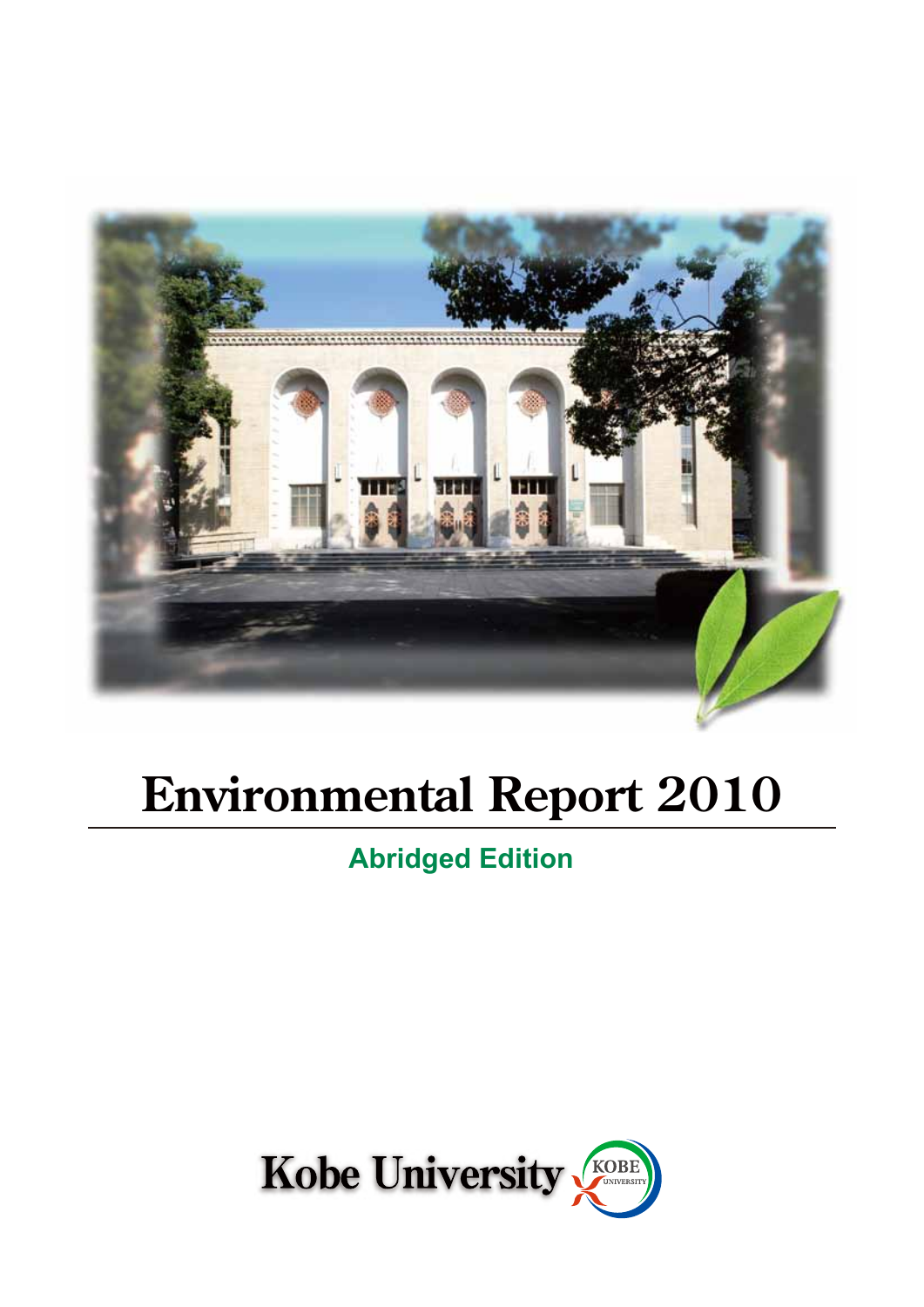### *Message from the President*

The amount of greenhouse gas emissions is greatly influenced by the level of energy consumption. The current global population has exceeded 6 billion; and it is estimated to explode to over 9 billion by 2050. If everyone in the world consumed the same amount of energy as the people in Japan, energy consumption would rise to 2.2 times of what it is now, and we would expect the amount of greenhouse gas emissions to increase dramatically.

Mr. Yukio Hatoyama, the former prime minister, stated in his speech before the United Nations (September, 2009, soon after his assumption of office) that, by 2020, Japan would conditionally reduce the amount of its greenhouse gas emissions by 25% compared to what it was in 1990. This policy statement, which put an increased burden on Japan, gave rise to worries about bad effects on domestic employment and people's daily lives. People are also worried that such a policy may cause the collapse of the economy and the financial system.

In comparison to similar corporations around the world, Japanese corporations have been making a remarkable effort to save energy for some time now. As a result, they have achieved high operating efficiency, to the extent that they have already reached their limits. The carbon credit system, which allows countries that failed to reach their goals to purchase credits from countries that have achieved a significant reduction in greenhouse gas emissions (based on the 1990 emission level), is an advantageous system for countries with surplus emissions credits.

First, the government should quickly announce a clear long-range vision and policies to achieve the goal. Then, technical issues to achieve the goal, such as developing renewable energy sources that are sustainable and practical (e.g., energies produced by wind, water, solar, and biomass) as well as developing further energy saving techniques, must be pursued in cooperation with the industrial, governmental, and academic sectors. Needless to say, it is important for everyone to become more aware of energy saving, and for the whole nation to unite behind this effort.

Let me tell you an old story. Back in the 1970's, there was a strong opposition from the industrial sector to a legislative act



which required more than 90% reduction of nitrogen oxide emissions from gasoline-powered automobiles (what is called the Japanese version of the Muskie Act). Reasons given for the opposition were technical difficulty and the fear that it would lower the automobile's competitiveness in the market. Thanks to the industries' strenuous efforts, the technology to reduce gas emissions was successfully developed in time to meet the implementation of the targeted regulation in 1978. Based on the result of such revolutionary and technological development, the Japanese automobile manufacturing technology leads the world in energy efficiency and cleaner emissions. These have also its current level of prosperity.

Since the social situation has changed and the scientific technology has advanced, we cannot simply compare the current situation with that of the past. However, I believe if we unite the various fields at Kobe University and join forces to meet the challenge in clearing the high hurdle of 25%, we can lead the world as a country that protects and develops the global environment.

裕日秀

FUKUDA, Hideki President of Kobe University

### *Kobe University Charter on the Environment*

#### **Environmental Philosophy**

As a world-class research and education institution, Kobe University pledges itself, through all of the university's activities, to the preservation of the global environment and to the creation of a sustainable society, which are the two most important challenges the world faces today.

Flanked between the Pacific Ocean and the Rokko Mountains, Kobe University utilizes this regional locality to its advantage for the fostering of ecological-minded students and the dissemination of knowledge gained from academic researches to the world. Kobe University pledges to build a path toward the realization of a sustainable society as a common goal of humanity, through these efforts and by setting an example in the preservation of the environment.

#### **Environmental Principle**

- 1. To foster and support ecological-minded students.
- 2. To promote research that sustains the global environment.
- 3. To promote environmental preservation activities that set an example for others.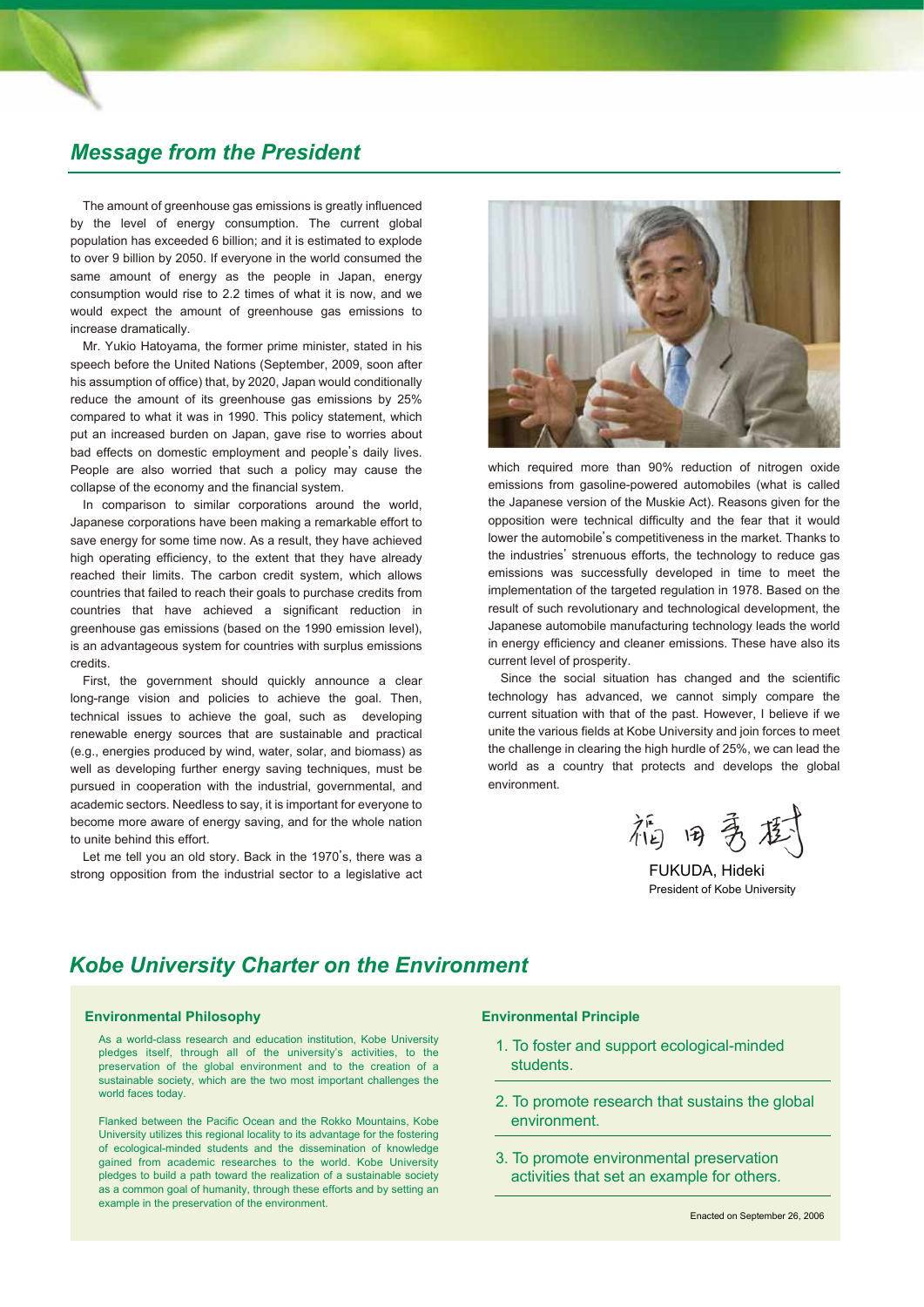# *Related Topics on Environmental Education and Research*

*Kobe University Symposium on the Environment: How the University Should Respond to Global Environmental Problems* 

Facilities Planning Division, Facilities Department

The "Kobe University Symposium on the Environment: How the University Should Respond to Global Environmental Problems" was held on Friday, December 18, 2009 at Kobe University's Idemitsu Sazo Memorial Rokkodai Auditorium. It was held for the purpose of considering Kobe University's present role in alleviating global environmental problems and its future role in developing programs not only in environmental research and education, but also in systems and techniques of environmental management.

The First Session ("The forefronts of environmental research") began with opening remarks from the symposium's host, President FUKUDA Hideki of Kobe University. Two keynote lectures, which brought the listeners up to date on the "forefronts", then followed. First was a lecture entitled "Prospects of an environmentally friendly world economy" from Keio University Professor HOSODA Eiji, a prominent researcher both in the fields of social and natural sciences. Next, Professor KASHIWAGI Takao from the Tokyo Institute of Technology gave a lecture entitled "Low carbon energy systems and innovations."





Prof. HOSODA Eiji, Keio University

Tokyo Institute of Technology

In the Second Session ("Kobe University facing global environmental challenges"), Professor KOKUBU Katsuhiko from our Graduate School of Business Administration delivered a lecture entitled "International standardization of environmental management accounting," and Professor MATSUYAMA Hideto from our Graduate School of Engineering gave a lecture entitled "Membrane and film technology that helps reduce the load on the environment." Both lectures brought to light some of Kobe University's contributions in environmental research.

Next was a panel discussion, entitled "Problems and prospects of the university's environmental research, education, and management". The addition of Professor SUEMOTO Makoto from the Graduate School of Human Development and Environment, Associate Professor SHIMAMURA Takeshi from the Graduate School of Law and HIRANO Shigeki, Director and Senior Executive Officer of Osaka Gas Co., Ltd. to the discussion brought active exchange of opinions based on their fields of expertise and perspectives for future developments in research, education and management.

Posters introducing students' environmental activities by two of the university's environmental organizations, "Nonprofit Organization Gomi-jp" and "Environmental Circle Ecolo." were also on display at the symposium.

The symposium was a great success with participants exceeding 360. In addition to students, teaching and clerical staff members, many general public were also on hand to learn from the specialists in the fields of social, natural, and cultural sciences. This positive

response to the symposium illustrated the level of interest there really is in environmental issues. The symposium also provided a good opportunity to publicize, both on and off campus, the

efforts made by Kobe University to address global environmental problems.

Poster for Kobe University Symposium on the Environ

The symposium came to a close with an address delivered by Dr. TAKEDA Hiroshi, Vice President and Director in charge of Research. He said that the symposium has shown how important it is to deepen specialized research in the social, natural, and cultural sciences, as well as to achieve a united research effort in those fields. As a comprehensive university, Kobe University will use its multi-faceted characteristics to gain cooperation from the various disciplines in further developing environmental education and research so that it may contribute toward solving global environment problems.

According to the results of a survey conducted that day, more than 83% rated the symposium as either "very good" or "good." Some of the student comments were: "Familiar topics and easy to understand," "Discussion from the perspectives of different fields was stimulating!" and "It made me want to think from a broader perspective." On the other hand, opinions like, "I wanted to hear each topic in more detail," or "I wish there were some time set aside for Q and As with the audience," suggested the need for future improvements. Other comments included: "If a recycling project is planned, I'd like to help," "We need comprehensive environmental research that goes beyond the arts and sciences," and "I want an event or course in which students can take the initiative and put their own knowledge to work." Such enthusiastic comments demonstrated a high interest on the part of the students.

Keeping these comments in mind, we will continue to make efforts within the university to improve the environment, and in preparing for the next Kobe University Symposium on the Environment.



Panel discussion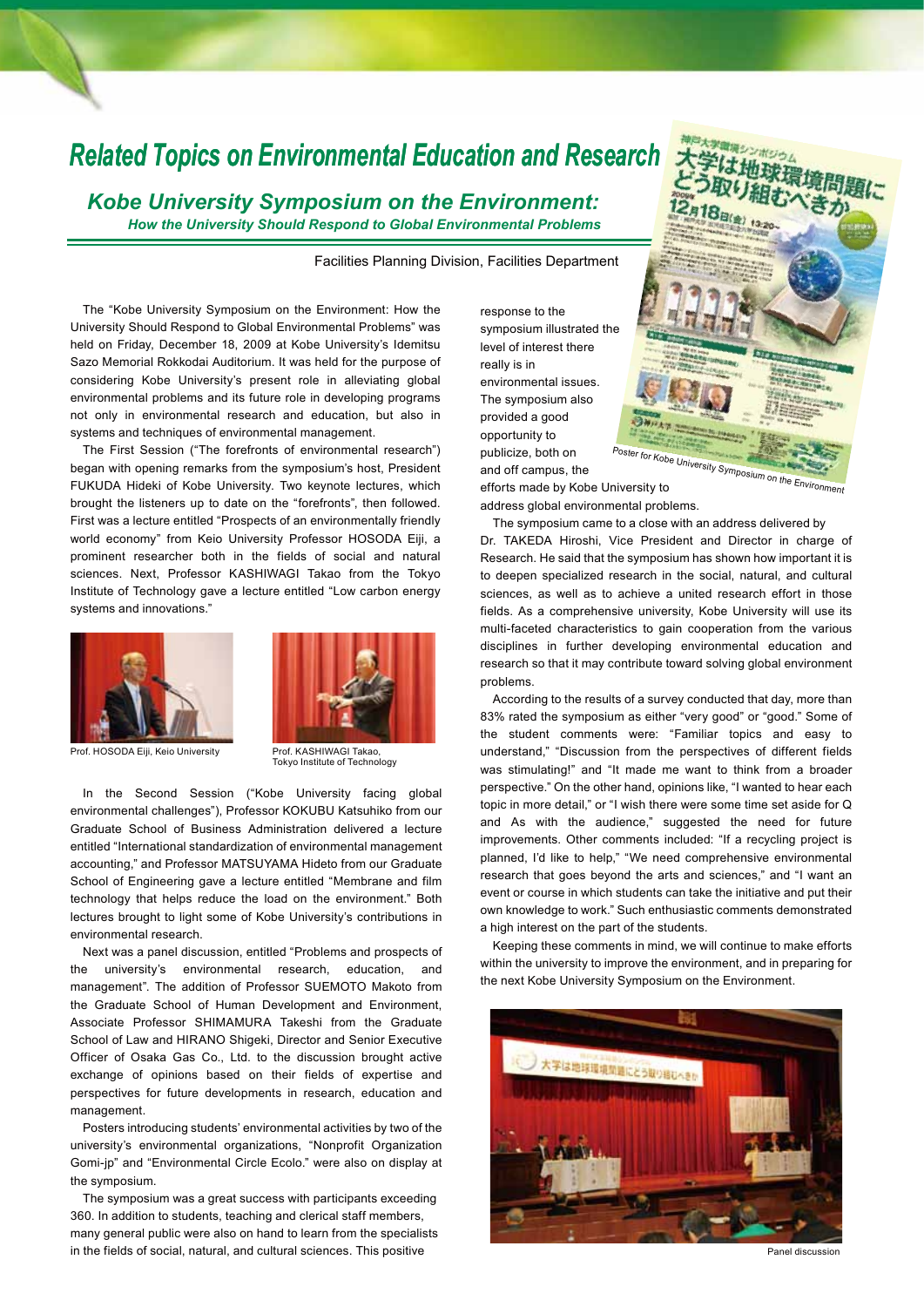# *Related Topics on Environmental Education and Research Environmental Research*

*A highly efficient energy system for multifamily housing*

ASANO Hitoshi, Associate Professor, Graduate School of Engineering

As the concern for global warming increases; there is an urgent need to reduce CO2 emissions generated by the use of fossil fuel. To cope with this problem, the government is taking leadership with the adoption of renewable energy (solar and wind power) and by offering incentives such as tax reduction to people who buy eco cars and eco points to people who buy energy efficient home appliances.

However, if we trace energy use back to its sources, we find that alternative energy (e.g., renewable energy) supplies only about 3% of the total energy currently consumed; about 84% comes from fossil fuel such as oil, coal, and natural gas.\* Looking into trends in energy use by sectors, we see that the increase in energy consumption in the industrial sector is not great. By contrast, we see a major increase in the commercial/residential sector (business + home); energy-saving is needed in homes, which encompass about 40% of that sector. We are of course all for the reduction of energy consumption, however we would like to avoid compromising the quality of life through such measures as reducing frequency of bathing, or avoiding the use of air conditioning. And, this is why we need to increase the energy conversion efficiency of the devices we use.

Breaking down the energy consumption in homes, we find that about 50% of the total demand is for home heating and hot water supply. Considering the fact that most current home systems rely on fossil fuel, there is a greater need for a highly efficient heat supply system. Let me introduce the community co-generation system we are developing for multifamily housing.

The "co-" of "co-generation" means "two." A co-generation system supplies two types of energy — electricity (kinetic power) and heat simultaneously. The heat engine used at a power plant cannot convert all the given heat energy into electric power. So, the unused heat is discarded into the environment as waste heat. The co-generation system places a generator near the user and supplies heat (that would otherwise have been wasted) along with electric power. A more efficient use of waste heat will lead to a more efficient use of the overall energy. However, there are two problems that must be cleared before installing this system in the individual household.

1. Small demand for energy: The amount of energy use per household is decreasing due to the concentration of population in cities and the trend toward smaller nuclear families. As a result there is no

Heat supply pipe

Small heat storage tanks

choice but to use a small capacity generator. The smaller-size generators lower the efficiency of power generation and increase the amount of waste heat. Excessive heat leads to less efficient energy conversion rate.

2. Energy-demand changes by time of day: Although there is very little change in the demand for electricity by time of day, there is a significant rise in the demand for heat at night for bathing. To increase the use of waste heat, there is a need to build a large heat storage tank, which requires a large amount of space and high installation costs.

As an alternative solution, we suggest a "community co-generation system." This is a new type of co-generation system designed especially to suit the Japanese life style (see chart). If the energy is supplied to a multifamily housing (e.g., an apartment complex), the total demand for electricity will increase, making it feasible to install a large capacity, energy efficient generator. Since most hot-water demand in the individual household is to fill the tub for bathing, the actual time for high output of heat use is quite short. The increase in the number of people involved will create a time-lag in the demand for heat, which is expected to ultimately equalize the heat load (see chart).

The conventional multifamily housing heat-supply system is designed to have an excessive amount of hot water circulating the pipes to ensure quick response to multiple simultaneous use or after recovering from stand-by mode. The problem with this system was the loss of heat from pipes. The new system installs a small heat storage tank, sufficient for a one-time use of hot water, separately in each household. Connecting all the tanks with a single pipe will achieve a dispersion of stored heat that can be effectively utilized. This ensures a significant reduction of heat loss through the pipes. The reduction will also reduce the size of the pipe, the power of the pump, and the amount of waste heat. The smaller size heat storage tank will easily fit in the space allocated for pipes in multifamily housing.

In order to make the system viable, highly efficient generator and a better examination of the application logistics, such as support for heat distribution among users and controlling heat storage, are of course necessary. However, I believe that a better understanding by the users will further increase the energy use efficiency.



\* 2009 Annual Energy Report, Agency for Natural Resources and Energy, Ministry of Economy, Trade and Industry

Generator

Power supply

Community co-generation system Changes in demand for energy during a day (January)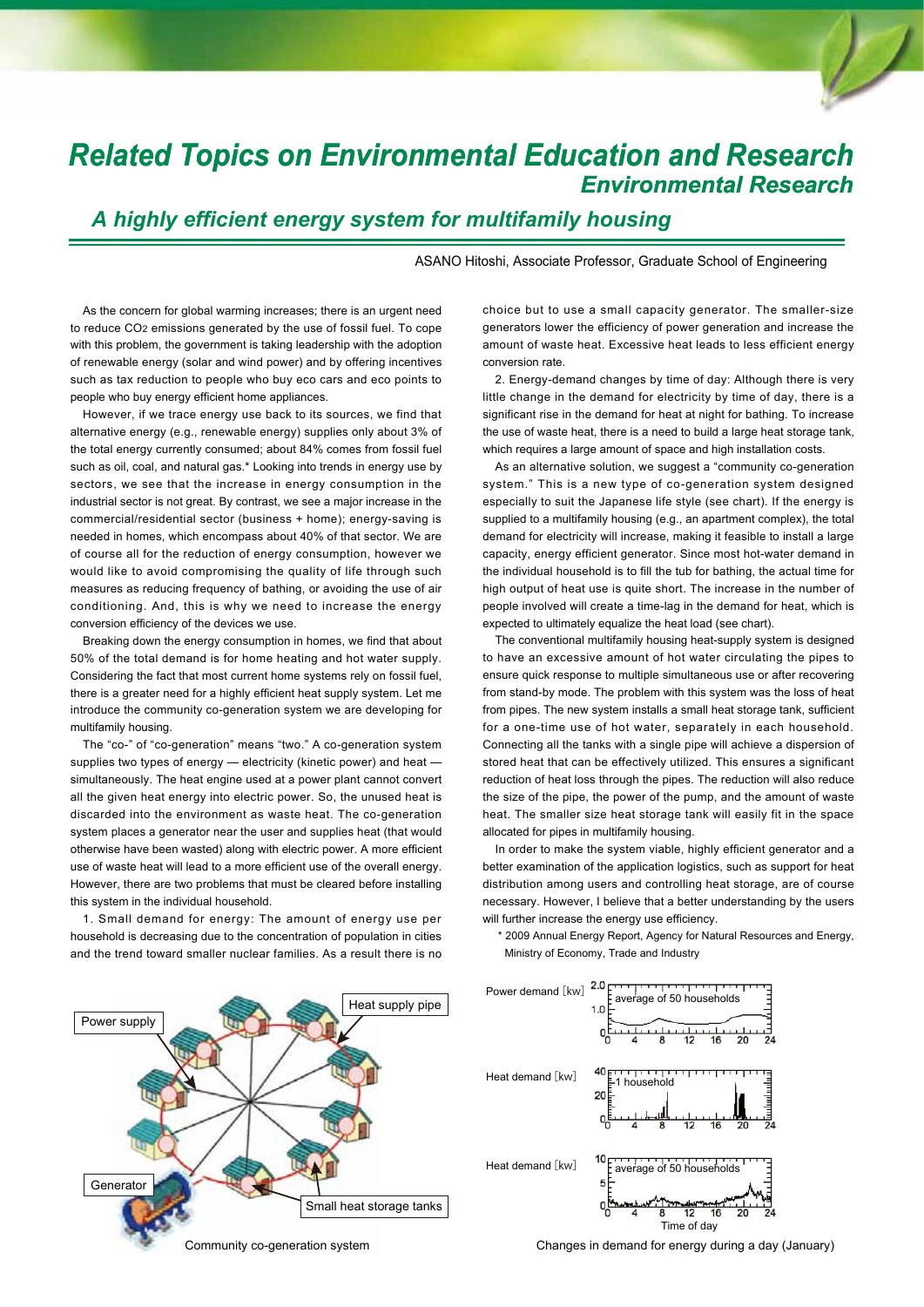# *Environmental Activity at Kobe University*

### **Saving energy and preventing global warming** 4. Amount of heavy crude oil used

#### 1. Goal

Kobe University aims at reducing 1% of CO2 emissions by total floor area per year.

#### 2. Amount of electricity used

Decreased by 0.5% compared to that of the previous fiscal year (FY).

The chart shows the changes in the amount of electricity used from FY2007 to FY2009.



The total amount of electricity used in FY2009 decreased by 323,000kWh (0.5%) compared to that of the previous fiscal year.

The main reason may be because we replaced conventional devices with energy-saving types in the renovation.

#### 3. Amount of gas used

Decreased by 0.4% compared to that of the previous fiscal yearr

The chart shows the changes in the amount of gas used from FY2007 to FY2009.



The total amount of gas used in FY2009 decreased by 18,000m3 (0.4%) compared to that of the previous fiscal year.

The negligible amount of gas used at Tsurukabuto 2 campus is not included in this chart.



The chart shows the changes in the amount of fuel oil used from FY2007 to FY2009. Increased by 5.0% compared to that of the previous fiscal year



The total amount of heavy crude oil used in FY2009 increased by 32kl (5.0%) compared to that of the previous fiscal year. This was mainly due to the maintenance (FY2008) of animal facilities in the Kusunoki area.

Rokkodai 1 campus stopped using boilers for heating, so the amount of use dropped to zero. Though Rokkodai 2 campus uses heavy crude oil for emergency generators, it is not included in this chart because of its negligible amount. Heavy crude oil is not used in the Tsurukabuto 1 and Tsurukabuto 2 campuses.

In future renovations, we plan to switch to lower CO<sub>2</sub> emitting city gas and electricity to heat the facilities.

#### 5. Amount of greenhouse gas emitted

Decreased by 6.4% (6.8% by total floor area) compared to that of the previous fiscal year

The chart shows the changes in the amount of CO2 emitted from FY 2007 to FY 2009.



The total amount of CO2 emitted in FY2009 decreased by 2358 t-CO2 (6.4%) compared to that of the previous fiscal year.

By total floor area, it decreased by 5.68 t-CO2/1000m2 (6.8%) in total compared to that of the previous fiscal year.

The "after adjustment" conversion coefficient was used to calculate the amount of electricity used. When we calculated the amount of CO2 emitted with the actual emission coefficient, it decreased by 233 t-CO2/1000m2 (0.6%); by total floor area, it decreased by 0.92 t-CO2/1000m2 (1.1%).

The amount of energy used at Kobe University showed a decrease compared to the previous fiscal year. Moreover, the figure representing the amount of CO2 emitted greatly depends on the officially published CO2 conversion coefficient of the electricity purchased (published value). In regards to boilers used for heating in the Kusunoki area, we plan

to shift from ones that use crude oil to less CO2 emitting city gas.

Our university has placed strong emphasis on energy saving measures. All employees and students are asked to comply in order to reduce CO2 emissions by more than 1% per



Amount of CO2 emitted by total floor area (t-CO2/1000m2)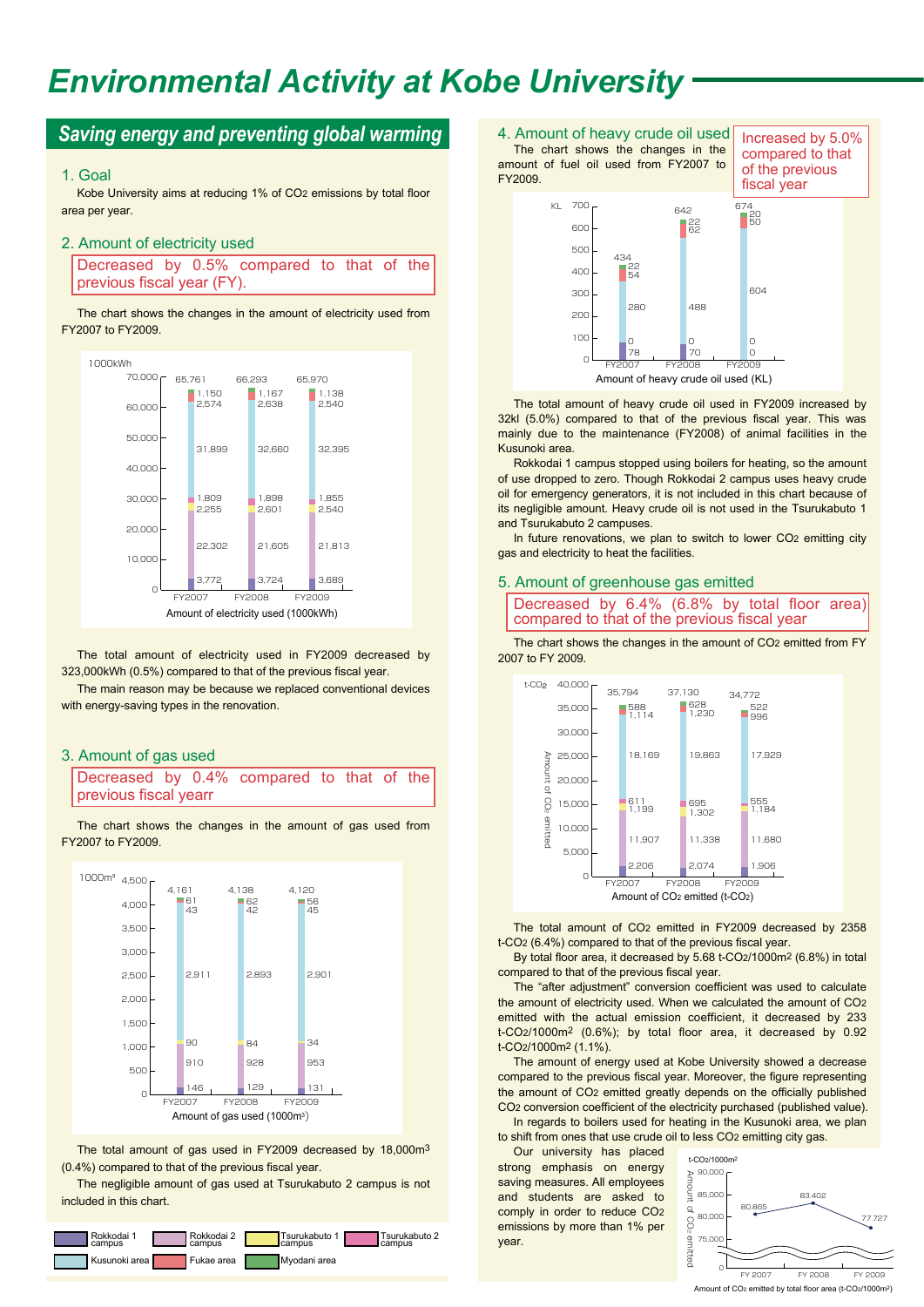# *Conserving resources and recycling*

#### 1. City water / General service water

#### City water



The chart shows the changes in the amount of city water used from FY 2007 to FY 2009.



The total amount of city water used in FY 2009 increased by 44,100 m3 (10.8%) compared to that of the previous fiscal year.

This increase could be attributed to the completion of a large-scale building renovation which allowed us to use those buildings.

We plan to opt for lavatories with automatic faucets and water-saving toilets in future building renovations.

Also, to protect water resources in the Rokkodai area, we use general service water.

#### General service water



The chart shows the changes in the amount of general service water used from FY 2007 to FY 2009.



For the conservation of resources in the Rokkodai area, we use the Rokko mountain river water as general service water in toilet tanks, laboratories, etc.

The amount of general service water used in FY 2009 decreased by 7,700m3 (7.3%).

The main reason may be because we installed water-saving toilets in newly renovated buildings.



#### 2. General waste

The chart below shows the amount of general waste produced from FY 2007 to FY 2009.



Although the amounts of such general waste as incombustible waste, combustible waste, raw garbage, other paper, cardboard boxes, and newspapers decreased in FY 2009, the amounts of plastic bottles, bottles, cans, office paper, etc. did not change much compared to that of the previous fiscal year. However, there was a noticeable increase in the amount of bulky waste. As for the volume recycled, we see an increase in office paper.



The chart shows a 10% increase in the total amount of general waste produced in FY 2009 compared to that of FY 2008. The recycling rate was 16.3%, which is about 2% less than that of the previous fiscal year.

In recent years, each department has been making efforts to reduce general waste. However, the increase in education and research activities also seemed to have resulted in the increase of general waste. Discarding of unneeded items due to renovation may be the cause for the increase in the volume of bulk waste. This is an issue that requires further consideration in the future.

#### 3.Office paper

Usage increased by 1.4% compared to that of the previous fiscal year

The chart shows the changes in the amount of office paper used



The volume of office paper used increased by 2.92 tons (1.4%) compared to that of the previous fiscal year.

In the future, we must try to reduce this by holding paperless meetings, lectures, etc.; to make copies using both sides of the paper; and to reuse the blank side of the copies.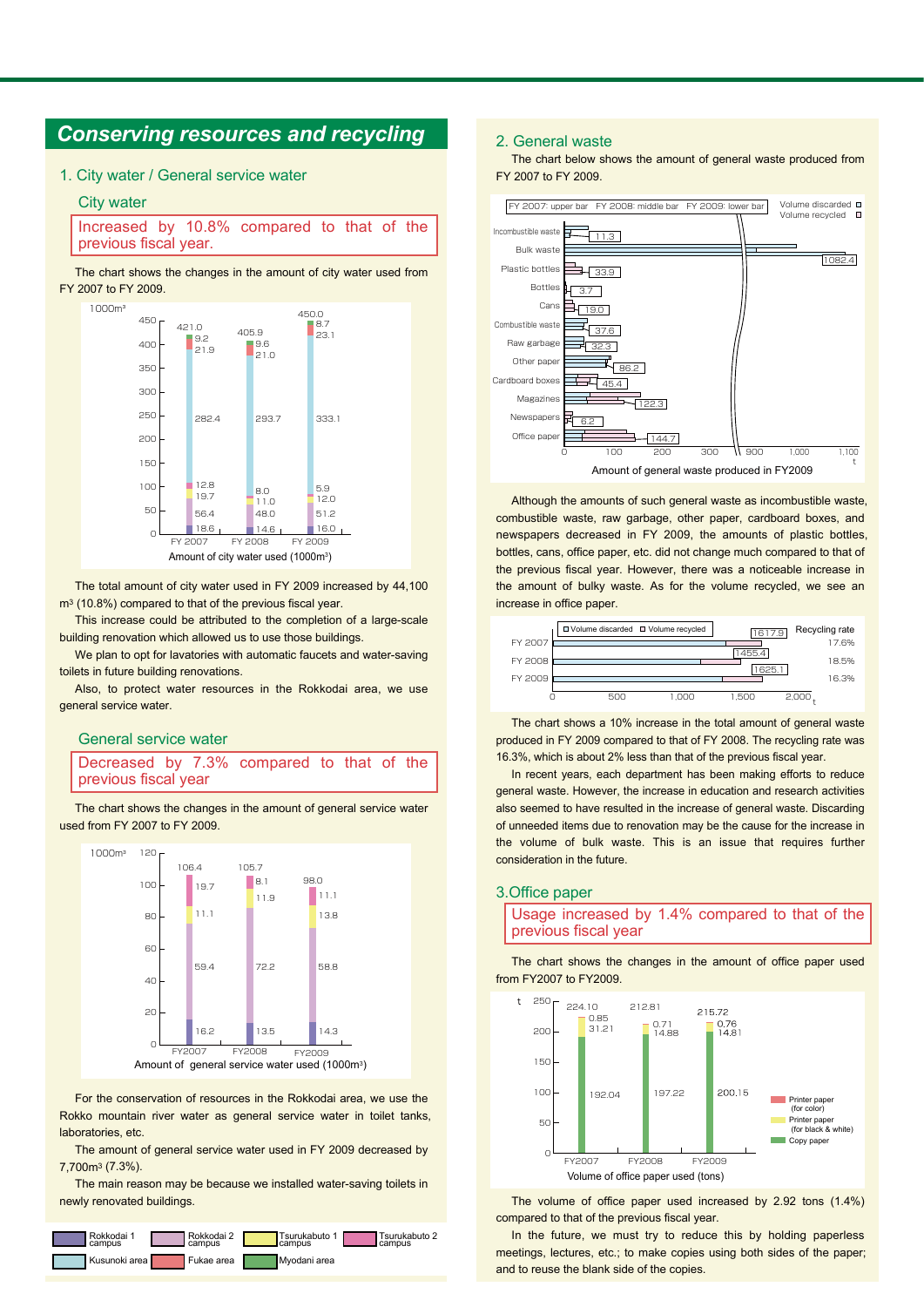# *A Review from the Outside*

This Environmental Report could be described as something that clarifies the responsibilities of Kobe University, as a collective member of society, towards the environment. It also includes the university's response to the environmental impact of its educational and research activities, and the attention the university devotes to the environment as it engages in those activities. In other words, is the university setting an example in shouldering its social responsibilities as they are described in Kobe University's Environmental Charter?

The Introductory Environment course was offered for the first time in fiscal 2009 and is highly regarded as an interdepartmental educational activity involving the environment. The present report presents the results of a student evaluation of the Environmental Report 2009; which concluded that Kobe University did not deserve a high ranking for education and research activities involving the environment. There were many comments to the effect that, in comparison with other universities, Kobe University was behind in its energy-saving and recycling efforts. It mentioned that the Environmental Report is not well publicized to students. I think the same applies to the teaching staff as well, and that a better effort on the part of the whole university is desired.

There are two articles in the section titled, "Related Topics on Environmental Education and Research." The first, "Students' environmental conference for a sustainable society" is about the second "Students' environmental conference" hosted by the Hyogo-Kobe University Consortium for the purpose of providing nationwide publicity to the environmental efforts of university students in Hyogo Prefecture. I would imagine that there are great difficulties in managing such a challenging task, one that goes beyond the bounds of the university; still, I think it is a very significant project. Although the number of universities (seven) that joined the conference was not many, the article conveyed an active conference with lively speeches and displays of posters. We hope to see further developments in the future, in such areas as content sharing of environment-related courses, the exchange of course credits, and the development of joint e-learning projects.

The other article, "Kobe University Symposium on the Environment," is about the first large-scale effort of its kind which received high student ratings. My expectation is heightened by the conclusion of the report which states that comprehensive university should use its multi-faceted characteristics to gain cooperation from the various disciplines in further developing environmental education and research. The Symposium's high ratings leave me with the impression that it would have been all the better if details of the discourses had been mentioned.

As for the efforts of departments and related organizations, last year's "A Review from the Outside" mentioned the energy-saving activities carried out by the Graduate School of Engineering work group, to wit: "Those efforts are taken as models for subsequent action by each department; as such, they are to be regarded as invaluable." This year's report did not mention those activities; I would like to see what happens with them in the future. I consider it important that the Management Committee for Environment and Facilities and the Center for Environmental Management cooperate with each other and continue to make practical efforts so that neither organization becomes a mere name.



#### **Name: MORIYAMA Masakazu**

**Present occupation: Professor, Department of Living and Environmental Design, Faculty of Science and Engineering, Setsunan University**

#### **Profile:**

- 1970: graduated from the Department of Architecture, Faculty of Science and Engineering, Waseda University; then completed a master's course at Waseda's graduate school. 1972: assistant in the Faculty of Human Life Sciences, Osaka City University
	- 1980: lecturer at Kobe University; promoted to assistant professor
- 1999: professor at Kobe University: Apr. 2010- present

Research themes: the urban heat-island phenomenon and countermeasures against it: creation of "Klimaatlas" (urban environmental climate maps): energy-saving in building: ecological architecture, etc.

Publications (including those written jointly): Contemporary Architectural Systems (Chapter 4. Ecological views, 8. Natural environments) (1984, Shokokusha): Klimaatlas of the urban environment — building a city making use of climate information (2000, Gyosei): Countermeasures and techniques for heat islands (2004, Gakugei Shuppansha) , etc.